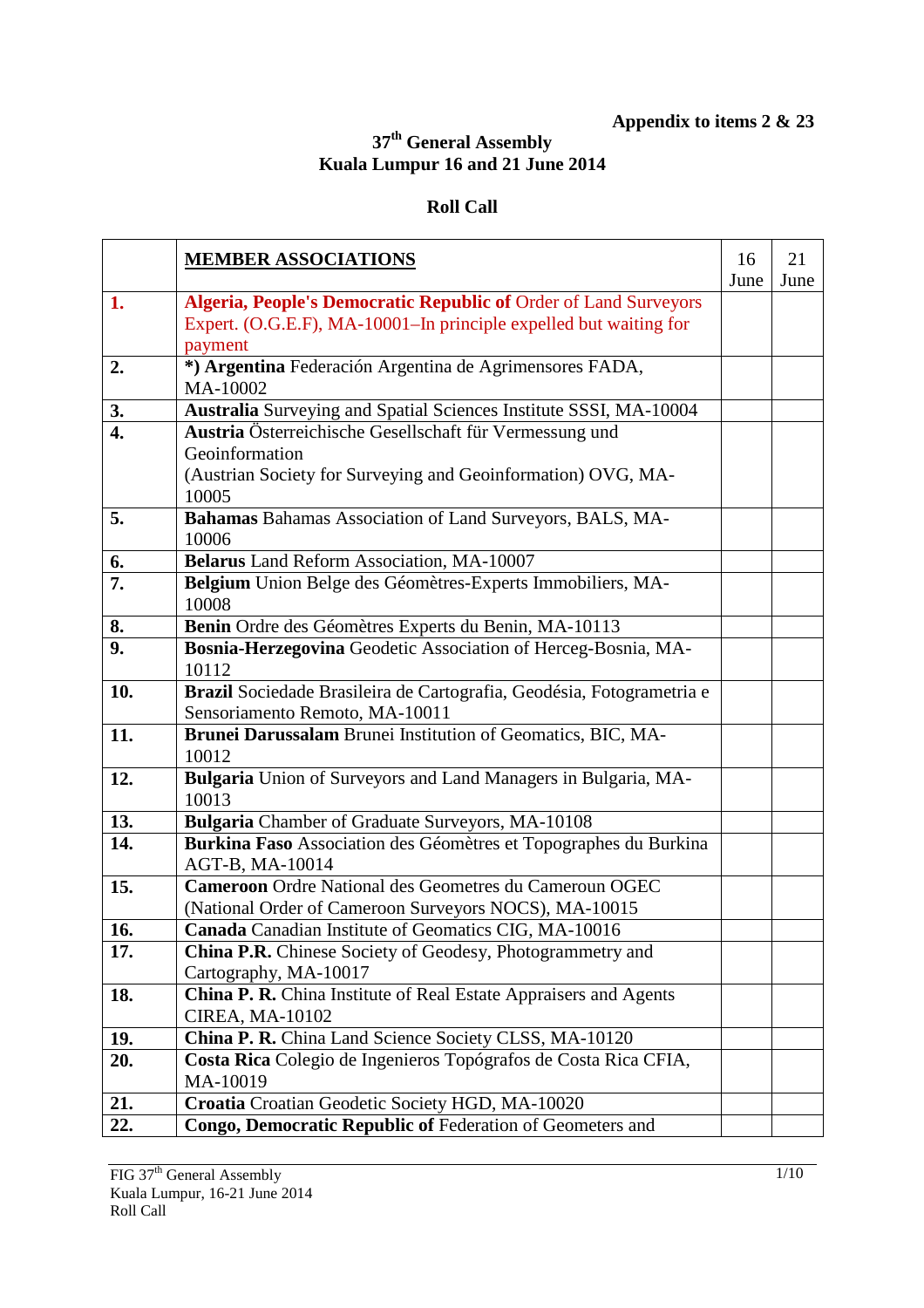|     | Surveyors - Congo, MA-10101                                                                       |  |
|-----|---------------------------------------------------------------------------------------------------|--|
| 23. | <b>Cyprus</b> Association of Rural Surveying Engineers of Cyprus, MA-<br>10022                    |  |
| 24. | Cyprus Cyprus Association of Property Valuers, MA-10111                                           |  |
| 25. | <b>Czech Republic Czech Association of Certified Property Appraisers</b>                          |  |
|     | <b>CSCOM, MA-10023</b>                                                                            |  |
| 26. | <b>Czech Republic</b> Czech Union of Surveyors and Cartographers                                  |  |
|     | <b>CSVTS, MA-10024</b>                                                                            |  |
| 27. | Denmark Den danske Landinspektørforening DdL, MA-10025                                            |  |
| 28. | <b>Egypt</b> Egyptian Committee of Surveying and Mapping ECSM, MA-<br>10026                       |  |
| 29. | Estonia Eesti Geodeetide Ühing EGÜ                                                                |  |
|     | (Association of Estonian Surveyors), MA-10027                                                     |  |
| 30. | Ethiopia Ethiopian Surveying Professionals Association (ESPA),                                    |  |
|     | MA-10115                                                                                          |  |
| 31. | Fiji Fiji Institute of Surveyors, MA-10028                                                        |  |
| 32. | Finland Suomen Maanmittausinsinöörien Liitto MIL                                                  |  |
|     | (The Finnish Association of Surveyors), MA-10029                                                  |  |
| 33. | Finland Maanmittausalan ammattikorkeakoulu- ja opistoteknisten                                    |  |
|     | Liitto MAKLI ry, MA-10030                                                                         |  |
| 34. | France Ordre des Géomètres-Experts OGE, MA-10031                                                  |  |
| 35. | France Association Française de Topographie AFT, MA-10032                                         |  |
| 36. | Gabon Association des Professionels de l'Ingenierie Topographique                                 |  |
| 37. | du Gabon, APIT-Gabon, MA-10122                                                                    |  |
|     | Georgia Society of Professionals of Land Information Technologies<br>SPLIT, MA-10099              |  |
| 38. | Germany DVW - Deutscher Verein für Vermessungswesen -                                             |  |
|     | Gesellschaft für Geodäsie, Geoinformation und Landmanagement,                                     |  |
|     | MA-10033                                                                                          |  |
| 39. | Ghana Ghana Institution of Surveyors GhIS, MA-10034                                               |  |
| 40. | Greece Technical Chamber of Greece TEE, MA-10035                                                  |  |
| 41. | <b>Greece Hellenic Association of Rural and Surveying Engineers</b>                               |  |
|     | <b>HARSE, MA-10036</b>                                                                            |  |
| 42. | Hong Kong SAR, China The Hong Kong Institution of Engineering                                     |  |
| 43. | Surveyors HKInstES, MA-10100<br><b>Hungary</b> Hungarian Society of Surveying, Mapping and Remote |  |
|     | Sensing MFTTT, MA-10038                                                                           |  |
| 44. | Indonesia Ikatan Surveyor Indonesia ISI, MA-10039                                                 |  |
| 45. | Iran, Islamic Republic of Iranian Professional Society of Surveying                               |  |
|     | Engineers (ISS), MA-10040 SUSPENDED                                                               |  |
| 46. | <b>Ireland</b> The Irish Institution of Surveyors IIS, MA-10042                                   |  |
| 47. | <b>Israel</b> Association of Licensed Surveyors in Israel ALSI, MA-10043                          |  |
| 48. | Italy Consiglio Nazionale Geometri e Geometri Laureati CNGeGL,                                    |  |
|     | MA-10044                                                                                          |  |
| 49. | Jamaica The Land Surveyors Association of Jamaica LSAJ, MA-                                       |  |
|     | 10045                                                                                             |  |
| 50. | Japan Nippon Sokuryosha Renmei                                                                    |  |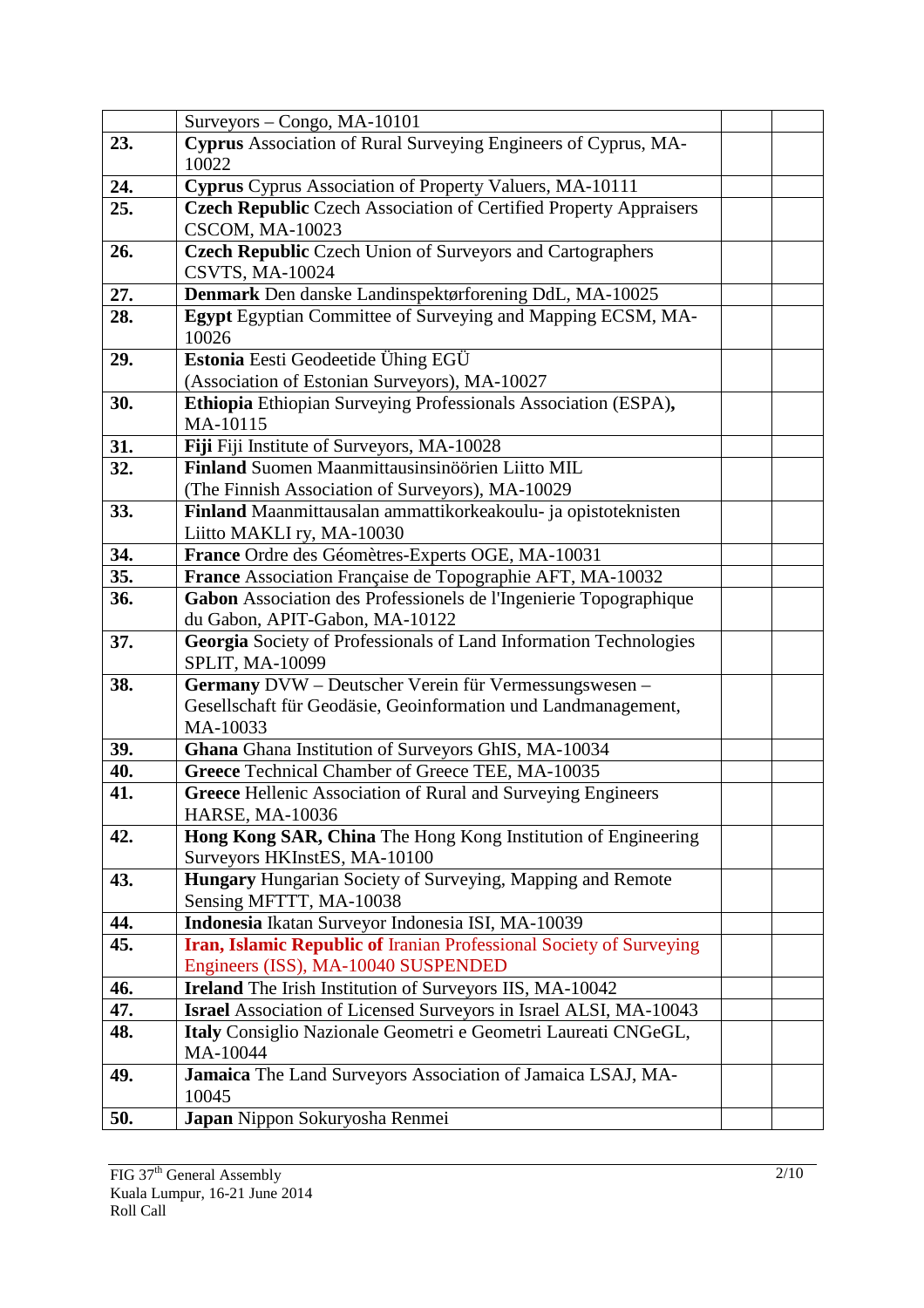|     | (Japan Federation of Surveyors JFS), MA-10046                       |  |
|-----|---------------------------------------------------------------------|--|
| 51. | Kenya Institution of Surveyors of Kenya ISK, MA-10047               |  |
| 52. | Korea, Republic of Korea Cadastre Survey Corporation, MA-10048      |  |
| 53. | Kosovo Kosova Association of Surveyors, MA-10049                    |  |
| 54. | Latvia Latvian Associations of Surveyors LMB, MA-10050              |  |
| 55. | Lebanon Ordre des Géomètres-Topographes du Liban, MA-10051          |  |
| 56. | Liberia Cadastral Surveyors Association of Liberia CASUAL, MA-      |  |
|     | 10119                                                               |  |
| 57. | Lithuania Lithuanian Association of Surveyors LMA, MA-10053         |  |
| 58. | Lithuania Lithuanian Association of Property Valuers LTVA, MA-      |  |
|     | 10052                                                               |  |
| 59. | Luxembourg Ordre Luxembourg des Géomètres OLG, MA-10054             |  |
| 60. | Malaysia Association of Authorised Land Surveyors Malaysia          |  |
|     | AALSM, MA-10055                                                     |  |
| 61. | Mali Ordre des Geometres Experts du Mali OGE, MA-10117              |  |
| 62. | Malta The Malta Institution of Surveyors, MA-10056                  |  |
| 63. | Mongolia Mongolian Association of Geodesy and Cartography           |  |
|     | MAGaC, MA-10098                                                     |  |
| 64. | Morocco Ordre National des Ingénieurs Géometres-Topographes         |  |
|     | <b>ONIGT, MA-10059</b>                                              |  |
| 65. | Nepal Nepal Institution of Chartered Surveyors, MA-10110            |  |
| 66. | Netherlands, The Geo-Information Netherlands, MA-10060              |  |
| 67. | New Zealand New Zealand Institute of Surveyors NZIS, MA-10061       |  |
| 68. | Nigeria Nigerian Institution of Surveyors NIS, MA-10062             |  |
| 69. | Nigeria The Nigerian Institute of Quantity Surveyors NIQS, MA-      |  |
|     | 10063                                                               |  |
| 70. | Nigeria Nigerian Institution of Estate Surveyors and Valuers NIESV, |  |
|     | MA-10118                                                            |  |
| 71. | Norway Norges Jordskiftekandidatforening NJKF, faglig gruppe af     |  |
|     | Tekna and GeoForum, MA-10064                                        |  |
| 72. | Palestinian Authority Licensed Surveyors Association in Palestine,  |  |
|     | MA-10065                                                            |  |
| 73. | Papua New Guinea Association of Surveyors of Papua New Guinea       |  |
|     | ASPGN, MA-10066                                                     |  |
| 74. | *) Philippines, Geodetic Engineers of the Philippines, Inc., MA-    |  |
|     | 10107                                                               |  |
| 75. | Poland Stowarzyszenie Geodetow Polskich SGP                         |  |
|     | Association of Polish Surveyors, MA-10067                           |  |
| 76. | Portugal Ordem dos Engenheiros, Colégio de Engenharia Geografica    |  |
|     | <b>ORDENG</b>                                                       |  |
|     | Order of Engineers - College of Geographical Engineering, MA-       |  |
|     | 10068                                                               |  |
| 77. | *) Puerto Rico, USA Colegio de Ingenieros y Agrimensores de         |  |
|     | Puerto Rico CIAPR College of Engineers and Land Surveyors of        |  |
|     | Puerto Rico, MA-10069                                               |  |
| 78. | Romania Union of Romanian Geodesy, MA-10070                         |  |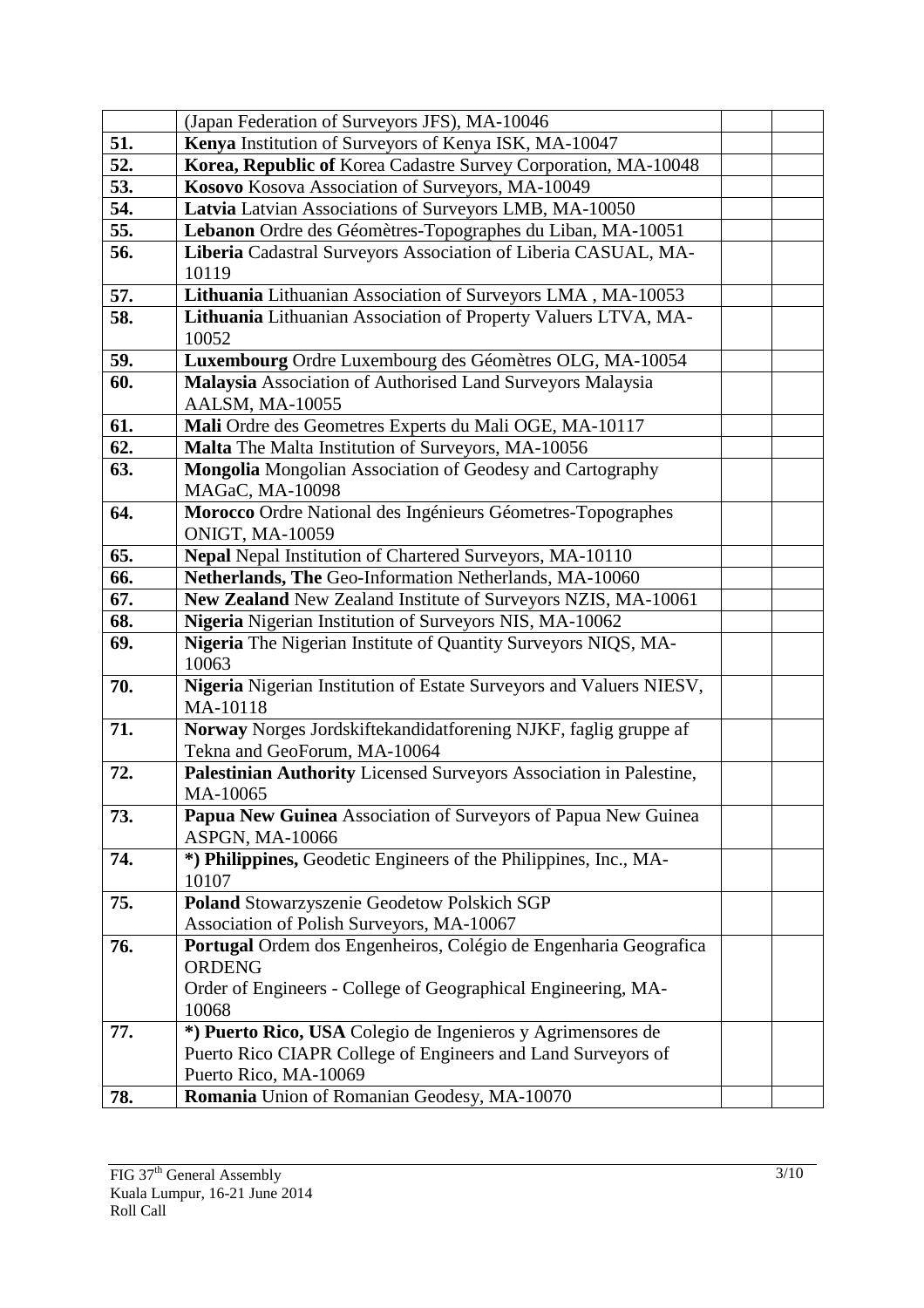| 79.  | Romania Romanian Association of Private Surveyors APCGCR,<br>MA-10105      |      |  |
|------|----------------------------------------------------------------------------|------|--|
| 80.  | <b>Russian Federation</b> Federal Service of State Registration, Cadastre  |      |  |
|      | and Cartography (Rosreestr), MA-10071                                      |      |  |
| 81.  | Russian Federation None commercial partnership "Self-regulated             |      |  |
|      | organization of activity of cadastral engineers", MA-10121                 |      |  |
| 82.  | Senegal Ordre National des Geomètrés Experts du Senegal (ONGES),           |      |  |
|      | MA-10116                                                                   |      |  |
| 83.  | Serbia, Republic of Union of Surveying Engineers of Serbia, MA-            |      |  |
|      | 10072                                                                      |      |  |
| 84.  | Slovak Republic Slovak Union of Surveyors and Cartographers,               |      |  |
|      | MA-10074                                                                   |      |  |
| 85.  | Slovak Republic Chamber of Surveyors and Cartographers KGK,                |      |  |
|      | MA-10075                                                                   |      |  |
| 86.  | Slovenia Association of Surveyors of Slovenia ZGS, MA-10076                |      |  |
| 87.  | South Africa, Republic of South African Council for Professional           |      |  |
|      | and Technical Surveyors PLATO, MA-10077                                    |      |  |
| 88.  | Spain Colegio Oficial de Ingenieros Técnicos en Topografía, MA-            |      |  |
|      | 10078                                                                      |      |  |
| 89.  | Sri Lanka Surveyors' Institute of Sri Lanka, MA-10079                      |      |  |
| 90.  | **) St. Lucia The Institute of Surveyors, St. Lucia, Inc. ISSL (MA-        |      |  |
|      | 10123)                                                                     |      |  |
| 91.  | Sweden Swedish professionals for the built environment, MA-10080           |      |  |
| 92.  | <b>Switzerland</b> geosuisse - Swiss Society of Geomatics and              |      |  |
|      | Landmanagement, MA-10081                                                   |      |  |
| 93.  | Syria Order of Syrian Engineers and Architects OSEA, MA-10082              |      |  |
| 94.  | Togo Ordre des Géomètres du Togo OGT, MA-10084                             |      |  |
| 95.  | Trinidad and Tobago Institute of Surveyors of Trinidad and Tobago,         |      |  |
|      | MA-10085                                                                   |      |  |
| 96.  | Tunisia Association Nationale des Ingenieurs Géomètres-Experts             |      |  |
|      | Tunisiens ANIGET, MA-10086                                                 |      |  |
| 97.  | Turkey TMMOB Chamber of Surveying Engineers of Turkey,                     |      |  |
|      | MA-10087                                                                   |      |  |
| 98.  | <b>Ukraine</b> Ukrainian Society of Geodesy and Cartography, MA-10088      |      |  |
| 99.  | <b>United Kingdom Chartered Institution of Civil Engineering</b>           |      |  |
|      | Surveyors ICES, MA-10090                                                   |      |  |
| 100. | United Kingdom The Royal Institution of Chartered Surveyors RICS,          |      |  |
|      | MA-10091                                                                   |      |  |
| 101. | <b>United States of America National Society of Professional Surveyors</b> |      |  |
|      | (NSPS), MA-10092                                                           |      |  |
| 102. | Uruguay Asociacion de Agrimensores del Uruguay, MA-10094                   |      |  |
| 103. | Vietnam Association of Geodesy, Cartography and Remote Sensing             |      |  |
|      | <b>VGCR, MA-10095</b>                                                      |      |  |
| 104. | Zimbabwe Survey Institute of Zimbabwe SIZ, MA-10097                        |      |  |
|      | *) to be expelled 16 June 2014                                             |      |  |
|      | **) membership to be approved 16 June 2014                                 | /102 |  |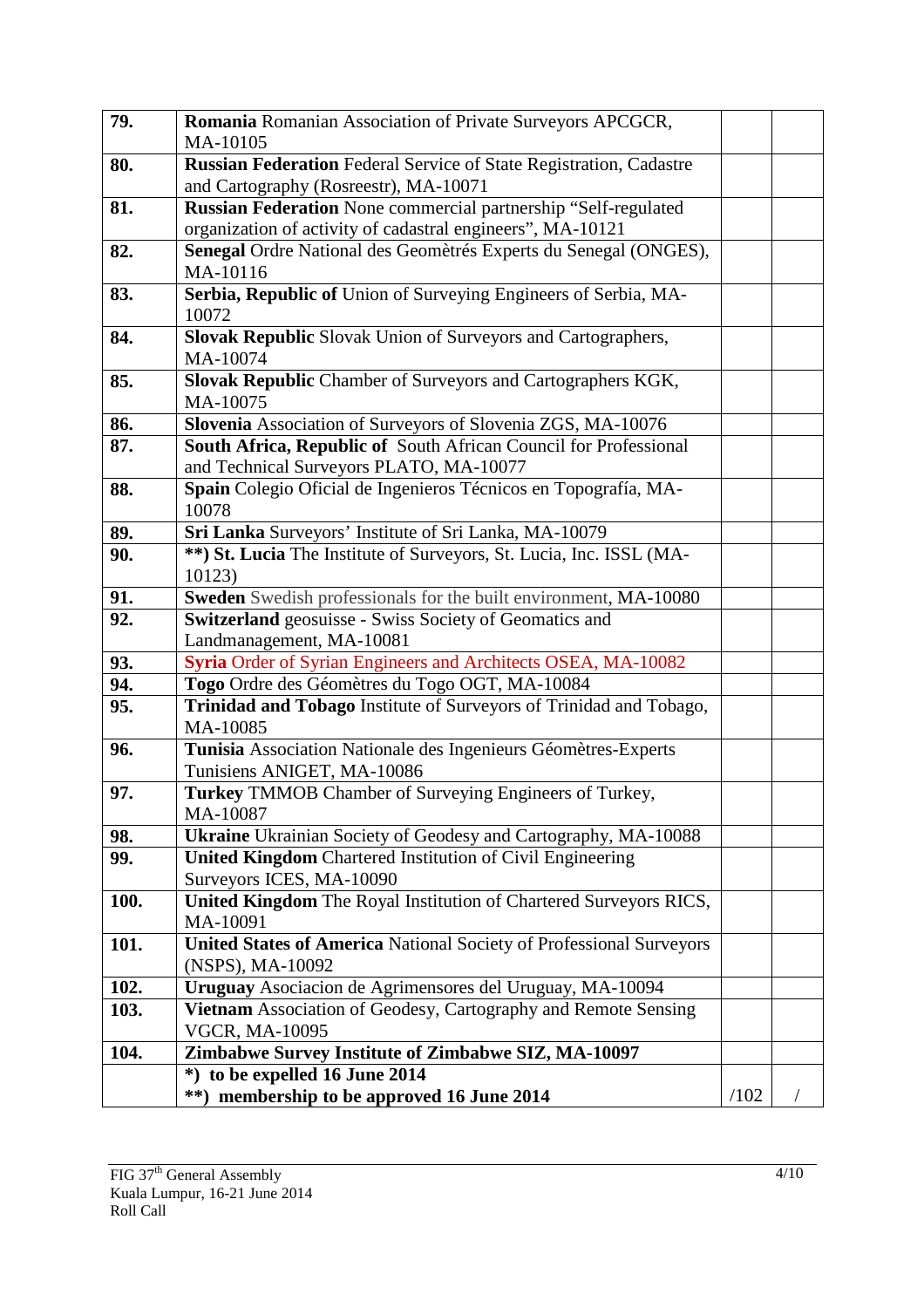|            | <b>AFFILIATES</b>                                                                                                  |  |
|------------|--------------------------------------------------------------------------------------------------------------------|--|
| 1.         | Afghanistan, Afghanistan Information Management Services                                                           |  |
|            | (AIMS), AF-20038                                                                                                   |  |
| 2.         | Albania Central Office of Immovable Property Registration - IPRO                                                   |  |
|            | AF-20049                                                                                                           |  |
| 3.         | Argentina (Consejo Federal De Catastro De La Republica Argentina                                                   |  |
|            | $(C.F.C)$ , AF-20047                                                                                               |  |
| 4.         | Azerbaijan, State Committee for Land and Cartography, State                                                        |  |
|            | Aerogeodesy Corporation, AF-20048                                                                                  |  |
| 5.         | Australia and New Zealand (ANZLIC), AF-20001                                                                       |  |
| 6.         | Belgium (General Administration of the Patrimonial Documentation),<br>AF-20002                                     |  |
| 7.         | Brunei Darussalam (Survey Department) AF-20003                                                                     |  |
| 8.         | Cambodia, Kingdom of (Ministry of Land Management, Urban                                                           |  |
|            | Planning and Construction), AF-20004                                                                               |  |
| 9.         | Chile (Servicio Hidrográfico y Oceanográfico de la Armada de Chile),                                               |  |
|            | AF-20005                                                                                                           |  |
| 10.        | China P. R. (China Land Surveying and Planning Institute), AF-                                                     |  |
|            | 20043                                                                                                              |  |
| 11.<br>12. | Colombia (Instituto Geográfico Agustin Codazzi, IGAC), AF-20006                                                    |  |
| 13.        | Colombia (Alcaldia Mayor de Bogotá DC), AF-20046<br>Croatia (State Geodetic Administration of Republic of Croatia, |  |
|            | DGU),                                                                                                              |  |
|            | AF-20042                                                                                                           |  |
| 14.        | Cyprus (Lands and Surveys Department), AF-20045                                                                    |  |
| 15.        | Denmark (Danish Geodata Agency), AF-20026                                                                          |  |
| 16.        | Fiji (Ministry of Lands and Mineral Resources), AF-20039                                                           |  |
| 17.        | Finland (National Land Survey of Finland), AF-20030                                                                |  |
| 18.        | Hungary (Institute of Geodesy, Cartography and Remote Sensing,                                                     |  |
|            | FÖMI), AF-20009                                                                                                    |  |
| 19.        | Iceland (The Land Registry of Iceland), AF-20010                                                                   |  |
| 20.        | Iran, Islamic Republic of (National Cartographic Center)                                                           |  |
| 21.        | Iraq, Republic of (General Directorate for Surveying, Ministry of                                                  |  |
| 22.        | Water Resources), AF-20031<br>Israel (Survey of Israel), AF-20040                                                  |  |
| 23.        | Italy (Italian Society of Photogrammetry and Topography, SIFET),                                                   |  |
|            | AF-20035                                                                                                           |  |
| 24.        | Jordan (Department of Lands & Survey), AF-20011                                                                    |  |
| 25.        | Lao People's Democratic Republic (National Geographic                                                              |  |
|            | Department), AF-20028                                                                                              |  |
| 26.        | Macedonia, FYROM (State Authority for Geodetic Works), AF-                                                         |  |
|            | 20019                                                                                                              |  |
| 27.        | Mexico (National Institute of Statistics, Geography and Informatics,                                               |  |
|            | <b>INEGI), AF-20012</b>                                                                                            |  |
| 28.        | Moldova, Republic of (Agency for Land Administration and                                                           |  |
|            | Cadastre of Republic of Moldova), AF-20041                                                                         |  |
| 29.        | Mongolia (Administration of Land Affairs, Geodesy & Cartography),                                                  |  |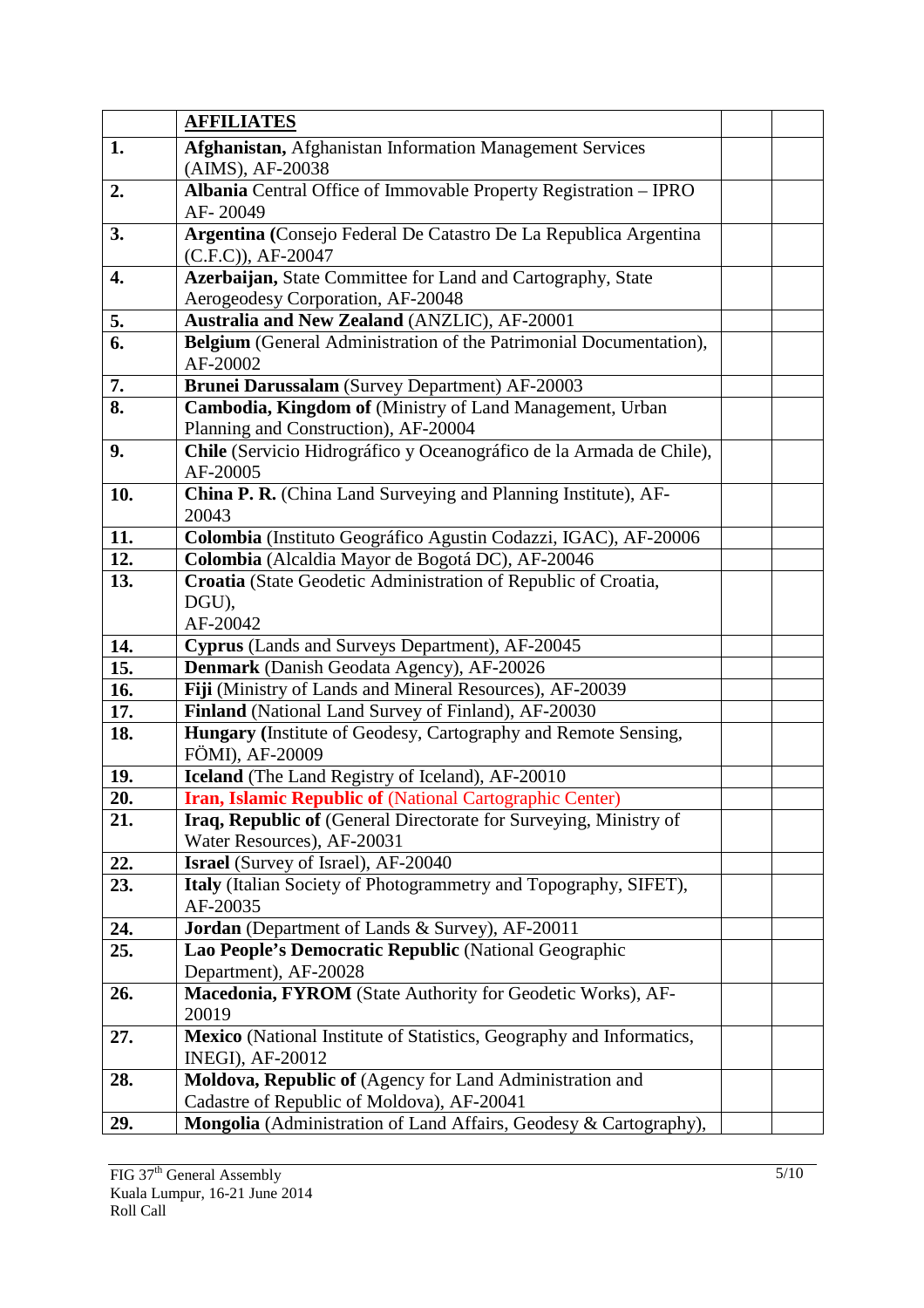|            | AF-20018                                                                                                   |     |  |
|------------|------------------------------------------------------------------------------------------------------------|-----|--|
| 30.        | Namibia (Office of the Surveyor General), AF-20013                                                         |     |  |
| 31.        | Nepal (Survey Department, Government of Nepal), AF-20021                                                   |     |  |
| 32.        | Netherlands, The (Cadastre, Land Registry and Mapping Agency),<br>AF-20025                                 |     |  |
| 33.        | Norway (Norwegian Mapping and Cadastre Authority), AF-20023                                                |     |  |
| 34.        | Romania (National Agency for Cadastre and Land Administration),<br>AF-20020                                |     |  |
| 35.        | Russian Federation (Siberian State Academy of Geodesy), AF-20029                                           |     |  |
| 36.        | Rwanda, Republic of (Ministry of Lands, Resettlement and<br>Environment), AF-20016                         |     |  |
| 37.        | Saudi Arabia, Kingdom of (Ministry of Municipal and Rural<br>Affairs), AF-20017                            |     |  |
| 38.        | Saudi Arabia General Commission for Survey (GCS), General                                                  |     |  |
|            | Director for General Directorate of Geodesy and Land Survey (GLS)                                          |     |  |
| 39.        | Sri Lanka (Survey Department, Sri Lanka), AF-20044                                                         |     |  |
| 40.        | Sweden (Lantmäteriet), AF-20027                                                                            |     |  |
| 41.        | Switzerland (Swiss Federal Office of Topography, swisstopo), AF-<br>20033                                  |     |  |
| 42.        | USA (NOAA, National Geodetic Survey), AF-20024                                                             |     |  |
| 43.        | USA (Cadastral Survey Bureau of Land Management, Dept. of the                                              |     |  |
|            | Interior, BLM), AF-20037                                                                                   |     |  |
|            |                                                                                                            | /43 |  |
|            | <b>CORRESPONDENTS</b>                                                                                      |     |  |
| 1.         | Madagascar                                                                                                 |     |  |
| 2.         | <b>Thailand</b>                                                                                            |     |  |
| 3.         | Tonga                                                                                                      |     |  |
|            | <b>ACADEMIC MEMBERS</b>                                                                                    | /3  |  |
|            |                                                                                                            |     |  |
| 1.         | Australia The University of Melbourne, AC-40002                                                            |     |  |
| 2.         | <b>Australia RMIT University, AC-40003</b>                                                                 |     |  |
| 3.<br>4.   | Australia University of New South Wales, AC-40004<br>Australia University of Southern Queensland, AC-40005 |     |  |
| 5.         | <b>Australia</b> University of Technology Sydney, AC-40006                                                 |     |  |
| 6.         | Austria BOKU, Vienna, AC-40007                                                                             |     |  |
| 7.         | Belgium University of Applied Sciences Kaho Sint-Lieven, AC-                                               |     |  |
|            | 40009                                                                                                      |     |  |
| 8.         | Belgium ECAM - Haute Ecole Leonard de Vinci, Département                                                   |     |  |
|            | Construction, AC-40093                                                                                     |     |  |
|            |                                                                                                            |     |  |
| 9.         |                                                                                                            |     |  |
| 10.        | Belgium University of Liege, Unit of Geomatics, AC-40096<br>Belgium Antwerp Maritime Academy, AC-40123     |     |  |
| 11.        | Botswana University of Botswana, AC-40010                                                                  |     |  |
| 12.        | Brazil UNISINOS, AC-40011                                                                                  |     |  |
| 13.        | Canada University of Calgary, AC-40012                                                                     |     |  |
| 14.        | Canada University of New Brunswick, AC-40013                                                               |     |  |
| 15.<br>16. | Canada Université Laval, AC-40092<br>China P. R. School of Public Administration, AC-40091                 |     |  |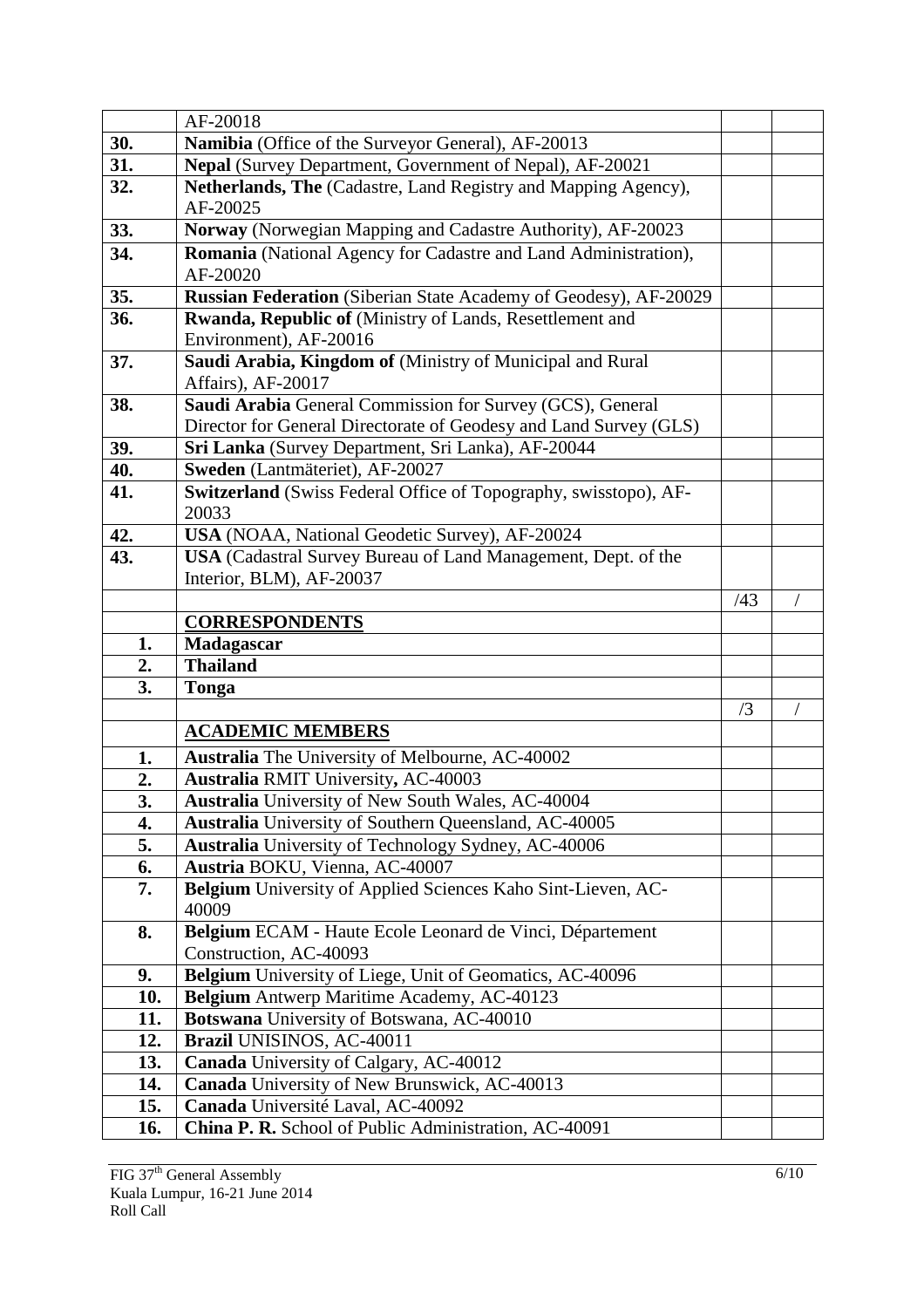| 17. | China P. R. The University of Nottingham Ningbo China, AC-10126              |  |
|-----|------------------------------------------------------------------------------|--|
| 18. | Colombia Universidad Distrital, Facultad de Ingenieria, AC-40016             |  |
| 19. | Colombia Universidad Distrital, Facultad del Medio Ambiente y                |  |
|     | Recursos Naturales, AC-40017                                                 |  |
| 20. | Colombia Universidad de los Andes, AC-40128                                  |  |
| 21. | Croatia University of Zagreb, AC-40020                                       |  |
| 22. | Cyprus Neapolis University Pafos, AC-40114                                   |  |
| 23. | Czech Republic Brno University of Technology, AC-40107                       |  |
| 24. | <b>Denmark</b> Aalborg University, AC-40021                                  |  |
| 25. | Ethiopia Institute of Land Administration, Bahir Dar University,<br>AC-40103 |  |
| 26. | Fiji/Oceania University of the South Pacific, AC-40053                       |  |
| 27. | Finland Aalto University School of Science and Technology, AC-               |  |
|     | 40022                                                                        |  |
| 28. | Finland Helsinki Metropolia University of Applied Sciences, AC-<br>20023     |  |
| 29. | Finland Rovaniemi University of Applied Siences, AC-40129                    |  |
| 30. | France Ecole Supérieure des Géomètres et Topographes, AC-40024               |  |
| 31. | Gabon Ecole Nationale du Cadastre et des Sciences Geographique,              |  |
|     | ENCSG AC-40132                                                               |  |
| 32. | Germany Technische Universität München, AC-40026                             |  |
| 33. | <b>Germany</b> Anhalt University of Applied Sciences, AC-40025               |  |
| 34. | Germany Technische Universität Berlin, AC-40027                              |  |
| 35. | Germany University of Stuttgart, AC-10127                                    |  |
| 36. | Ghana University of Mines and Technology (UMaT), AC-40030                    |  |
| 37. | Greece School of Rural and Surveying Engineering, AC-40031                   |  |
| 38. | Hong Kong SAR, China The Hong Kong Polytechnic University,<br>AC-40033       |  |
| 39. | Hungary University of West Hungary, AC-40034                                 |  |
| 40. | Ireland Dublin Institute of Technology, AC-40031                             |  |
| 41. | Israel Technion - Israel Institute of Technology, AC-40104                   |  |
| 42. | Jamaica University of Technology Jamaica, AC-40037                           |  |
| 43. | Kazakhstan East Kazakhstan State Technical University, AC-40112              |  |
| 44. | Kazakhstan Kazakh National Technical University after K. I.                  |  |
|     | Satpaev, AC-40125                                                            |  |
| 45. | Kosovo University of Prishtina, AC-40116                                     |  |
| 46. | Latvia Riga Technical University, AC-40090                                   |  |
| 47. | Lebanon Lebanese Canadian University, AC-40130                               |  |
| 48. | Lebanon Lebanese International University, LIU, AC-40130                     |  |
| 49. | Malaysia Universiti Teknologi Malaysia, Department of Geomatics              |  |
|     | Engineering, AC-40041                                                        |  |
| 50. | Mexico Universidad Autónoma de Nuevo León, AC-40101                          |  |
| 51. | Morocco IAV, Institut Agronomique et Vétérinaire Hassan II, AC-              |  |
|     | 40118                                                                        |  |
| 52. | <b>Nepal Land Management Training Centre, AC-40089</b>                       |  |
| 53. | Netherlands, The ITC International Institute for Geo-Information             |  |
|     | Science and Earth Observation, AC-40046                                      |  |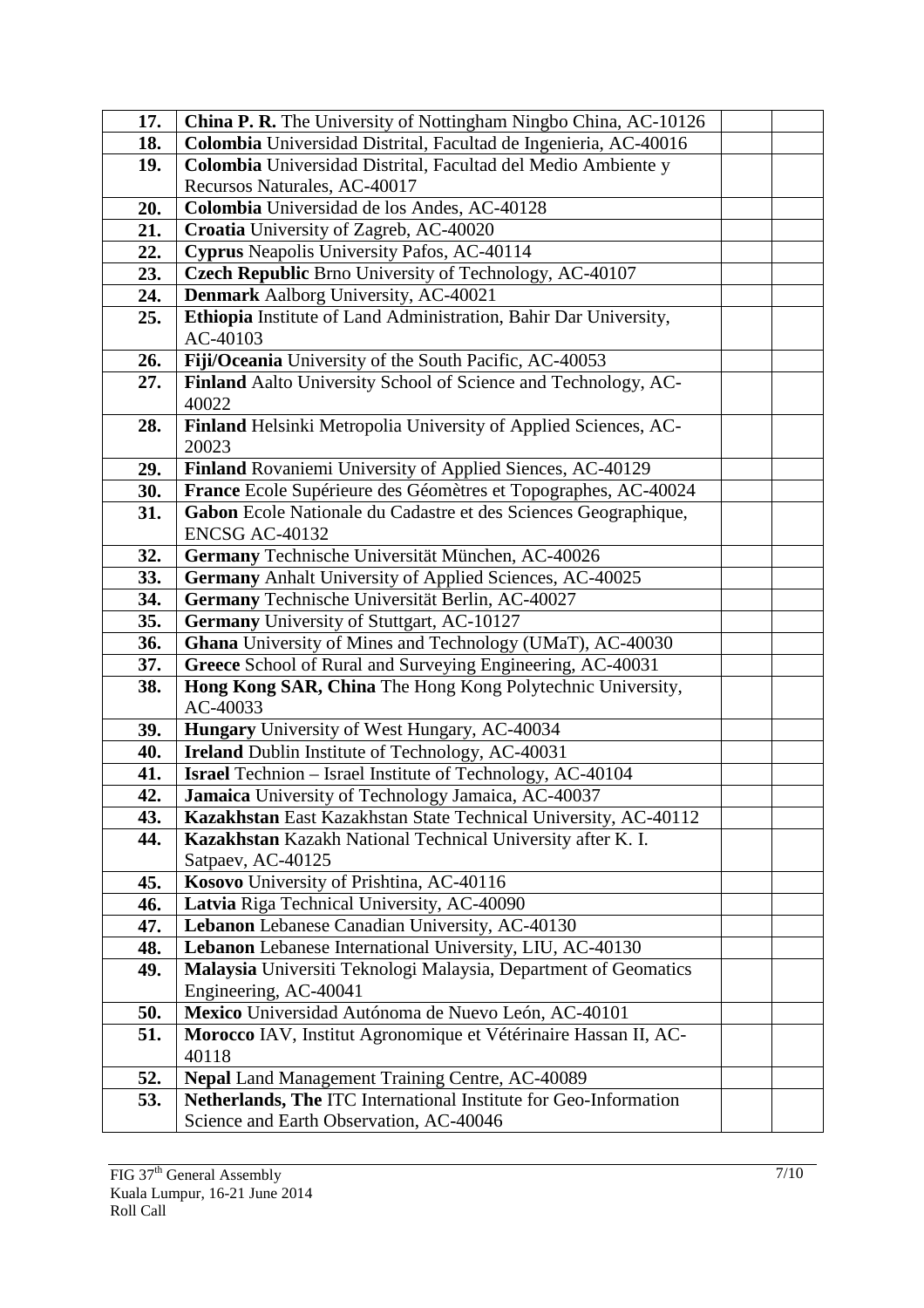| 54. | New Zealand University of Otago, AC-40047                                            |     |  |
|-----|--------------------------------------------------------------------------------------|-----|--|
| 55. | Nigeria University of Lagos, AC-40049                                                |     |  |
| 56. | Nigeria Nnamdi Azikiwe University, AC-40050                                          |     |  |
| 57. | Nigeria Abia State Polytechnic, AC-40121                                             |     |  |
| 58. | Norway Norwegian University of Life Sciences, Department of                          |     |  |
|     | Mathematical Sciences and Technology, AC-40052                                       |     |  |
| 59. | Norway Bergen University College, AC-40113                                           |     |  |
| 60. | Palestine Authority Palestine Polytechnic University, AC40099                        |     |  |
| 61. | Poland Agricultural University of Krakow, AC-40054                                   |     |  |
| 62. | Puerto Rico, USA Universidad de Puerto Rico, AC-40055                                |     |  |
| 63. | Puerto Rico, USA Polytechnic University of Puerto Rico, AC-40056                     |     |  |
| 64. | Romania 1 Decembrie 1918 University of Alba Iulia, AC-40058                          |     |  |
| 65. | <b>Russian Federation Moscow State University of Geodesy and</b>                     |     |  |
|     | Cartography, Economic and Land Management, AC-40060                                  |     |  |
| 66. | Russian Federation State University of Land Use Planning, AC-                        |     |  |
|     | 40061                                                                                |     |  |
| 67. | Rwanda, Republic of INES-Ruhengeri, AC-40131                                         |     |  |
| 68. | Saudi Arabia, Kingdom of "TECRS" The Environmental Center of                         |     |  |
|     | Remote Sensing, AC-40117                                                             |     |  |
| 69. | Serbia, Republic of University of Novi Sad, Faculty of Technical                     |     |  |
|     | Sciences, AC-40097                                                                   |     |  |
| 70. | Slovenia University of Ljubljana, AC-40062                                           |     |  |
| 71. | South Africa, Republic of University of Cape Town, AC-40063                          |     |  |
| 72. | Spain Universidad Politécnica de Madrid, AC-40064                                    |     |  |
| 73. | Spain Universidad de Jaen, AC-40122                                                  |     |  |
| 74. | Sweden Lund University LTH, AC-40068                                                 |     |  |
| 75. | Sweden Royal Institute of Technology, AC-40067                                       |     |  |
| 76. | <b>Switzerland</b> University of Applied Sciences Northwestern                       |     |  |
| 77. | Switzerland, AC-40069<br>Trinidad and Tobago University of the West Indies, AC-40085 |     |  |
| 78. | Turkey Istanbul Technical University, AC-40071                                       |     |  |
| 79. | <b>Uganda</b> Makerere University, AC-40119                                          |     |  |
| 80. | <b>United Kingdom Kingston University, AC-40073</b>                                  |     |  |
| 81. | United Kingdom The University of Nottingham, AC-40078                                |     |  |
| 82. | United Kingdom Oxford Brookes University, AC-40074                                   |     |  |
| 83. | United Kingdom Reading University, AC-40110                                          |     |  |
| 84. | United Kingdom Sheffield Hallam University, AC-40076                                 |     |  |
| 85. | United Kingdom University of the West of England, AC-40079                           |     |  |
| 86. | <b>USA</b> New Mexico State University, AC-40081                                     |     |  |
| 87. | USA Texas A&M University - Corpus Christi, AC-40084                                  |     |  |
| 88. | USA University of Houston, AC-40108                                                  |     |  |
| 89. | Multinational UNIGIS International Association, AC-40120                             |     |  |
|     |                                                                                      | /89 |  |
|     | <b>CORPORATE MEMBERS</b>                                                             |     |  |
|     | <b>Category A - Platinum level</b>                                                   |     |  |
| 1.  | Bentley Systems, CM-30035                                                            |     |  |
| 2.  | Environmental Systems Research Institute, Inc. (ESRI), CM-30001                      |     |  |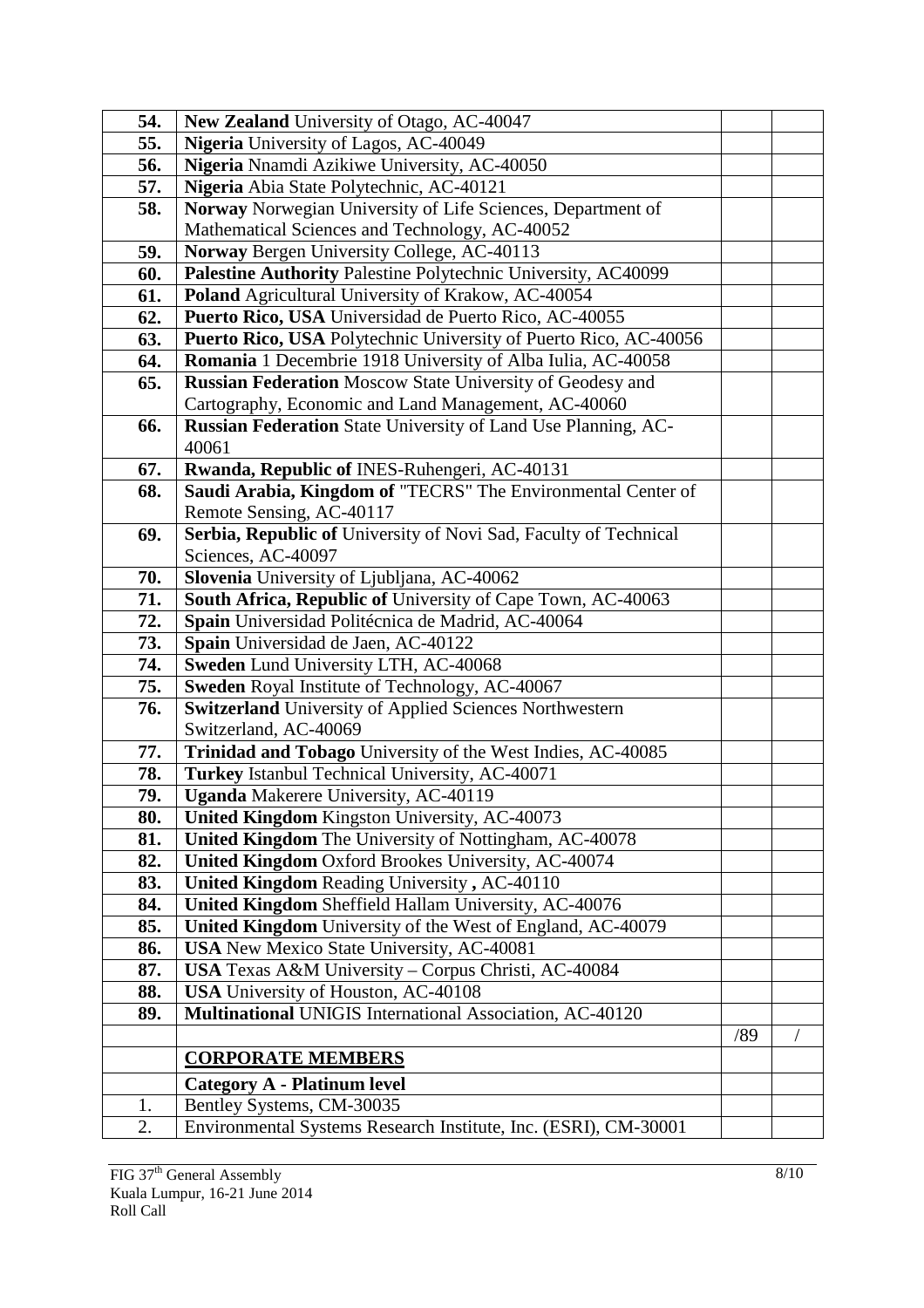| 3.               | Leica Geosystems AG, CM-30002                                      |     |  |
|------------------|--------------------------------------------------------------------|-----|--|
| $\overline{4}$ . | Trimble Navigation Ltd., CM-30005                                  |     |  |
|                  | <b>Category C - Silver level</b>                                   |     |  |
| 5.               | COWI A/S, CM-30011                                                 |     |  |
| 6.               | Geoweb S.p.A., CM-30043                                            |     |  |
| 7.               | Meridian+, CM-30049                                                |     |  |
| 8.               | The State Enterprise "State Land Cadastre Centre", Ukraine CM-     |     |  |
|                  | 30054                                                              |     |  |
| 9.               | Thomson-Reuters, CM-30024                                          |     |  |
|                  | <b>Category D - Bronze level</b>                                   |     |  |
| 10.              | GIM International - Geomares Publishing, CM-30012                  |     |  |
| 11.              | KQ Geo Technologies, CM-30050                                      |     |  |
| 12.              | SEPRET (Société des Etudes de Projets et Réalisation des Travaux), |     |  |
|                  | CM-30031                                                           |     |  |
|                  | <b>Category E - Basic level</b>                                    |     |  |
| 13.              | Derinsu Underwater Engineering Ltd., CM-30038                      |     |  |
| 14.              | Global Survey Qatar, CM-30047                                      |     |  |
|                  | <b>Category F - Regional level</b>                                 |     |  |
| 15.              | Cameroon Engineering, CM-30027                                     |     |  |
| 16.              | Concord Surveying Works Co., CM-30048                              |     |  |
| 17.              | Coordinates Magazines, CM-30042                                    |     |  |
| 18.              | Geo:connexion, CM-30018                                            |     |  |
| 19.              | Institut Cartogràfic de Catalunya, CM-30023                        |     |  |
| 20.              | ISQ Portugal, CM-30051                                             |     |  |
| 21.              | JKO Surveyors & Consultants (Pvt) Ltd, Sri Lanka CM-30053          |     |  |
| 22.              | MundoGEO, Brazil, CM-30052                                         |     |  |
| 23.              | <b>ORBITS</b> Engineering Firm, CM-30036                           |     |  |
|                  |                                                                    | /23 |  |
|                  |                                                                    |     |  |
|                  |                                                                    |     |  |
|                  | <b>HONORARY PRESIDENTS</b>                                         |     |  |
|                  |                                                                    |     |  |
|                  |                                                                    |     |  |
|                  |                                                                    |     |  |
|                  |                                                                    |     |  |
|                  |                                                                    |     |  |
|                  | <b>HONORARY MEMBERS</b>                                            |     |  |
|                  |                                                                    |     |  |
|                  |                                                                    |     |  |
|                  |                                                                    |     |  |
|                  |                                                                    |     |  |
|                  | <b>COMMISSION CHAIRS 2011-2014</b>                                 |     |  |
|                  | Commission 1 - Leonie Newnham                                      |     |  |
|                  | Commission 2 – Steven Frank                                        |     |  |
|                  | Commission 3 - Yerach Doytsher                                     |     |  |
|                  | Commission 4 - Michael Sutherland                                  |     |  |
|                  | Commission 5 – Mikael Lilje                                        |     |  |